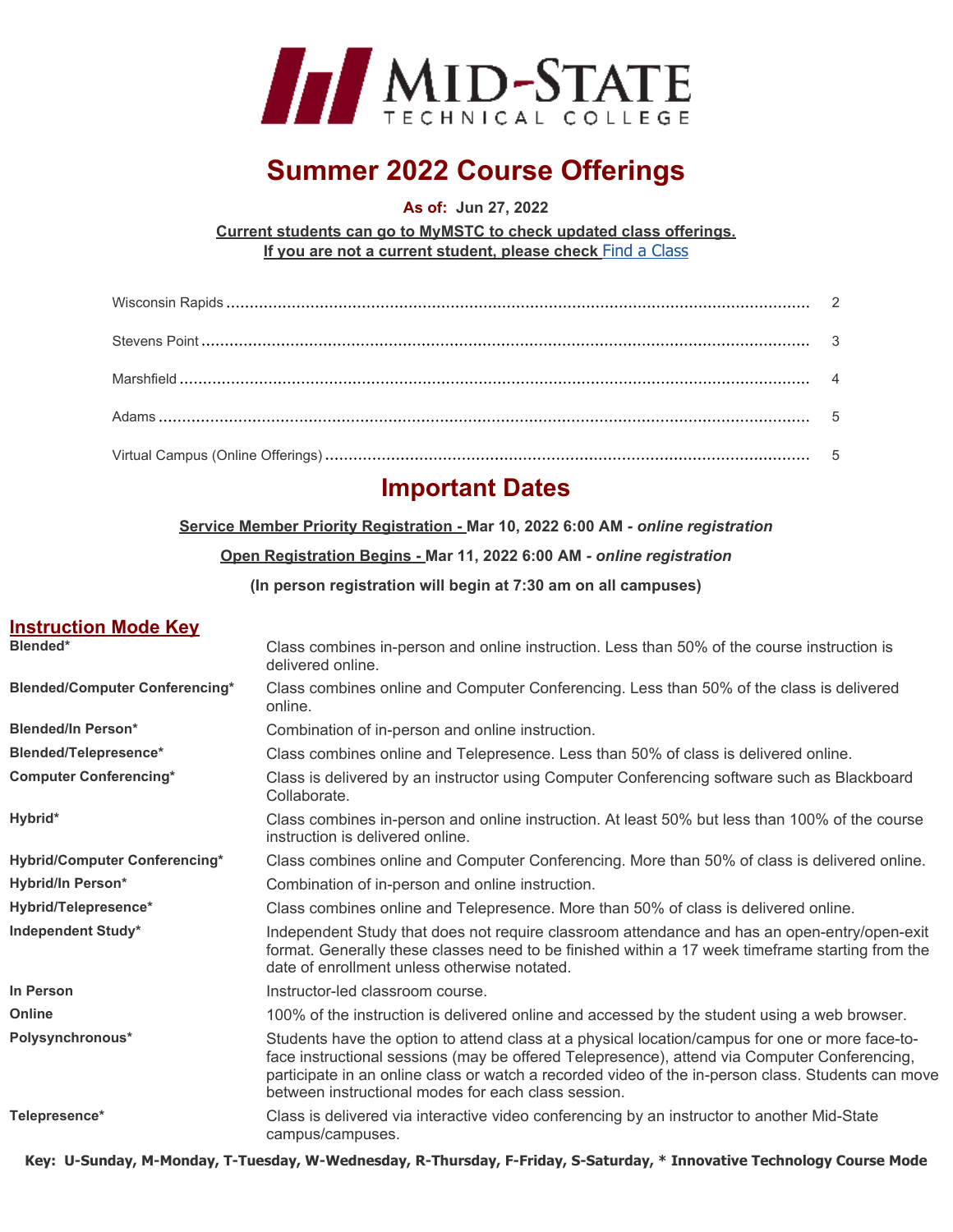#### **Campus: Wisconsin Rapids**

<span id="page-1-0"></span>

| <b>Campus</b> | Catalog #  | <b>Class</b><br><b>Section</b> | <b>Class</b><br># | <b>Class Title</b>                  | <b>Instruction Mode</b>           | <b>Credits</b>            | Day            | <b>Time</b>     | <b>Dates</b>  | Room             |
|---------------|------------|--------------------------------|-------------------|-------------------------------------|-----------------------------------|---------------------------|----------------|-----------------|---------------|------------------|
| <b>WR</b>     | 10-150-120 | 400                            | 40841             | Server Administration-<br>Beginning | Hybrid/TelePresence               | 3                         | W              | 4:00PM-7:50PM   | $6/1 - 7/27$  | T109             |
| <b>WR</b>     | 10-152-101 | 402                            | 41174             | Intro to Programming                | Hybrid/TelePresence               | 3                         | <b>TR</b>      | 5:00PM-7:00PM   | $6/2 - 7/26$  | T109             |
| <b>WR</b>     | 10-307-108 | 401                            | 40646             | ECE: Early Language &<br>Literacy   | In Person                         | 3                         | T.             | 6:00PM-9:00PM   | $6/7 - 6/28$  | E107             |
| <b>WR</b>     |            | 401                            |                   | ECE: Early Language &<br>Literacy   | In Person                         |                           | T.             | 6:00PM-9:00PM   | $7/19 - 8/2$  | E107             |
| <b>WR</b>     | 10-804-107 | 403                            | 40034             | <b>College Mathematics</b>          | Telepresence                      | 3                         | <b>MW</b>      | 8:00AM-10:50AM  | $6/1 - 7/27$  | T113             |
| <b>WR</b>     | 10-806-177 | 402                            | 40043             | General Anatomy &<br>Physiology     | Hybrid/In Person > 50% Online     | $\overline{4}$            | T.             | 8:00AM-11:50AM  | $6/7 - 7/26$  | T <sub>152</sub> |
| <b>WR</b>     | 10-809-196 | 403                            | 40054             | Intro to Sociology                  | Hybrid/TelePresence               | $\ensuremath{\mathsf{3}}$ | M              | 5:00PM-7:50PM   | $6/6 - 6/27$  | E109             |
| <b>WR</b>     | 10-809-198 | 403                            | 40059             | Intro to Psychology                 | Telepresence                      | 3                         | <b>TR</b>      | 12:00PM-2:50PM  | $6/2 - 7/26$  | E109             |
| <b>WR</b>     | 10-831-103 | 403                            | 40030             | Intro to College Writing            | Telepresence                      | 3                         | <b>TR</b>      | 9:00AM-11:50AM  | $6/2 - 7/26$  | E109             |
| <b>WR</b>     | 10-834-109 | 401                            | 40037             | Pre-Algebra                         | In Person                         | 3                         | <b>MW</b>      | 12:00PM-2:50PM  | $6/1 - 7/27$  | T <sub>113</sub> |
| <b>WR</b>     | 30-502-343 | 400                            | 40728             | <b>Barbershop Service Skills</b>    | In Person                         | $\mathbf{1}$              | <b>MTW</b>     | 4:00PM-9:00PM   | $5/24 - 6/15$ | E113A            |
| <b>WR</b>     | 30-502-344 | 400                            | 40727             | <b>Basic Barber Client Services</b> | In Person                         | $\overline{2}$            | <b>MTW</b>     | 4:00PM-9:00PM   | 6/20-7/19     | E113A            |
| <b>WR</b>     | 30-510-304 | 150                            | 41518             | <b>Medication Assistant</b>         | In Person                         | 3                         | <b>MW</b>      | 8:00AM-4:30PM   | 7/6-7/27      | A132             |
| <b>WR</b>     |            | 150                            |                   | <b>Medication Assistant</b>         | In Person                         |                           | <b>MW</b>      | 8:00AM-4:30PM   | $7/6 - 7/27$  | A133             |
| <b>WR</b>     |            | 150                            |                   | <b>Medication Assistant</b>         | In Person                         |                           | M              | 8:00AM-11:00AM  | $8/1 - 8/3$   | A127             |
| <b>WR</b>     |            | 150                            |                   | <b>Medication Assistant</b>         | In Person                         |                           | W              | 8:00AM-1:00PM   | $8/3 - 8/3$   | A127             |
| <b>WR</b>     | 30-543-300 | 400                            | 40014             | <b>Nursing Assistant</b>            | Blended/In Person < 50%<br>Online | 3                         | <b>UMTWRFS</b> | 12:00AM-12:01AM | $6/1 - 6/29$  | <b>ONLINE</b>    |
| <b>WR</b>     |            | 400                            |                   | <b>Nursing Assistant</b>            | Blended/In Person < 50%<br>Online |                           | <b>MTWR</b>    | 8:00AM-4:00PM   | $6/13 - 6/20$ | A120             |
| <b>WR</b>     |            | 400                            |                   | <b>Nursing Assistant</b>            | Blended/In Person < 50%<br>Online |                           | <b>MTWR</b>    | 6:30AM-2:30PM   | $6/21 - 6/28$ | <b>EDENBROOK</b> |
| <b>WR</b>     |            | 400                            |                   | <b>Nursing Assistant</b>            | Blended/In Person < 50%<br>Online |                           | W              | 8:00AM-4:00PM   | 6/29-6/29     | A120             |
| <b>WR</b>     |            | 401                            | 40015             | <b>Nursing Assistant</b>            | In Person                         | 3                         | <b>MTW</b>     | 4:00PM-8:00PM   | $6/6 - 6/27$  | A120             |
| <b>WR</b>     |            | 401                            |                   | <b>Nursing Assistant</b>            | In Person                         |                           | <b>MTW</b>     | 4:00PM-8:00PM   | 6/28-7/25     | <b>EDENBROOK</b> |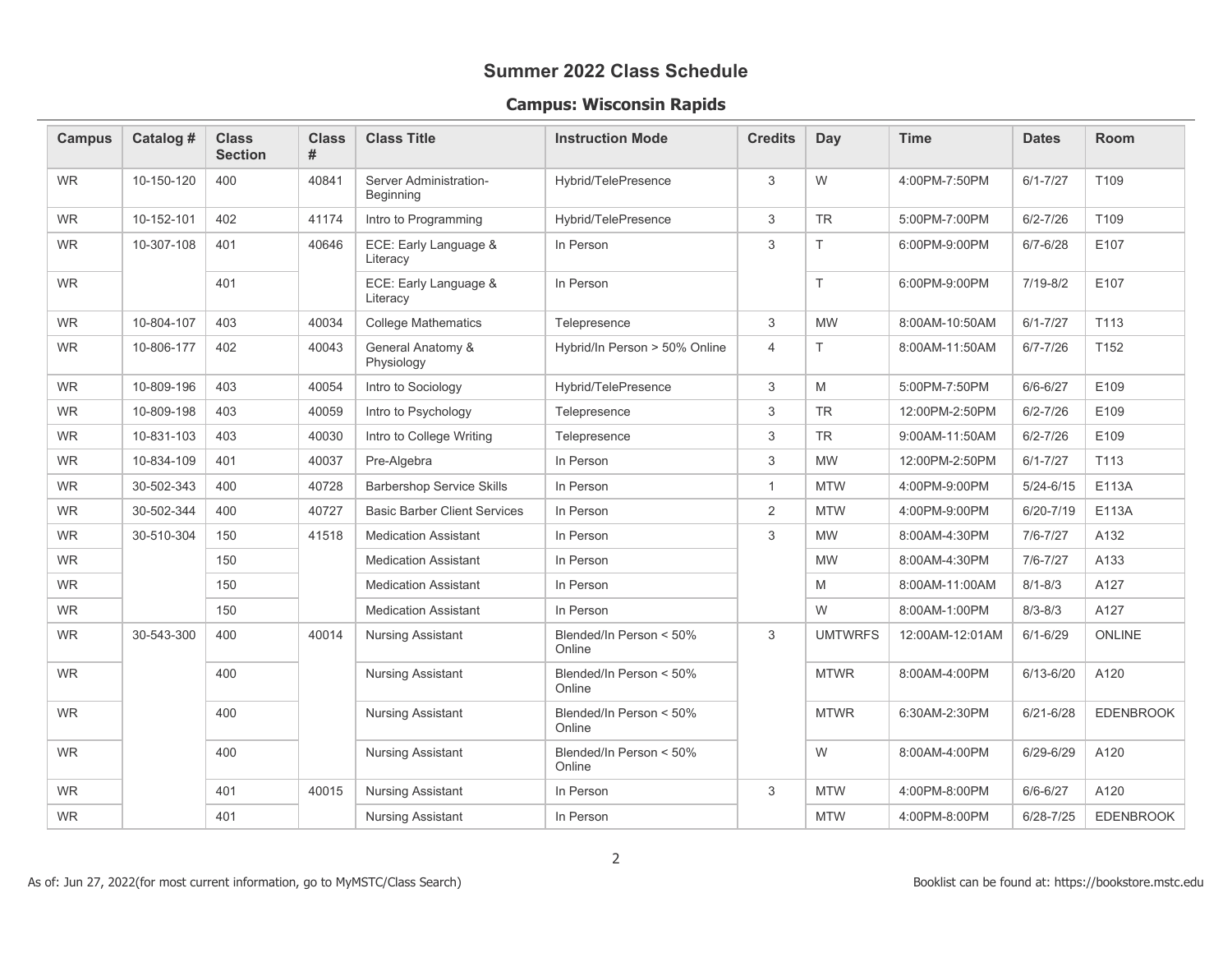#### **Campus: Wisconsin Rapids**

| <b>Campus</b> | Catalog #  | <b>Class</b><br><b>Section</b> | <b>Class</b><br># | <b>Class Title</b>                     | <b>Instruction Mode</b> | <b>Credits</b> | Day        | <b>Time</b>    | <b>Dates</b>  | <b>Room</b>      |
|---------------|------------|--------------------------------|-------------------|----------------------------------------|-------------------------|----------------|------------|----------------|---------------|------------------|
| <b>WR</b>     | 30-543-300 | 401                            | 40015             | <b>Nursing Assistant</b>               | In Person               | 3              | R          | 4:00PM-8:00PM  | $7/14 - 7/14$ | <b>EDENBROOK</b> |
| <b>WR</b>     |            | 401                            |                   | <b>Nursing Assistant</b>               | In Person               |                | <b>TW</b>  | 4:00PM-8:00PM  | 7/26-7/27     | A120             |
| <b>WR</b>     | 31-442-311 | 400                            | 40726             | Weld Testing for GMAW &<br><b>FCAW</b> | In Person               |                | F          | 4:00PM-7:00PM  | $6/10 - 6/25$ | 1105             |
| <b>WR</b>     |            | 400                            |                   | Weld Testing for GMAW &<br><b>FCAW</b> | In Person               |                | S          | 8:00AM-3:30PM  | 6/10-6/25     | 1105             |
| <b>WR</b>     | 31-502-349 | 400                            | 40137             | Salon Communication &<br>Management    | In Person               | 3              | M          | 11:00AM-8:00PM | 5/24-6/22     | E113             |
| <b>WR</b>     |            | 400                            |                   | Salon Communication &<br>Management    | In Person               |                | <b>TWR</b> | 7:30AM-4:00PM  | $5/25 - 6/22$ | E113             |
| <b>WR</b>     | 31-502-350 | 400                            | 40139             | Salon Sales & Marketing                | In Person               | 3              | M          | 11:00AM-8:00PM | $6/22 - 7/20$ | E113             |
| <b>WR</b>     |            | 400                            |                   | Salon Sales & Marketing                | In Person               |                | <b>TWR</b> | 7:30AM-4:30PM  | $6/23 - 7/20$ | E113             |
| <b>WR</b>     |            | 402                            | 40586             | Salon Sales & Marketing                | In Person               | 3              | <b>MTW</b> | 4:00PM-9:00PM  | 5/24-7/20     | E113             |

#### **Campus: Stevens Point**

<span id="page-2-0"></span>

| <b>Campus</b> | Catalog #  | <b>Class</b><br><b>Section</b> | <b>Class</b><br># | <b>Class Title</b>              | <b>Instruction Mode</b>           | <b>Credits</b> | <b>Day</b> | <b>Time</b>     | <b>Dates</b>  | Room |
|---------------|------------|--------------------------------|-------------------|---------------------------------|-----------------------------------|----------------|------------|-----------------|---------------|------|
| <b>SP</b>     | 10-150-120 | 401                            | 40842             | Server Administration-Beginning | Hybrid/TelePresence               | 3              | W          | 4:00PM-7:50PM   | $6/1 - 7/27$  | 218  |
| <b>SP</b>     | 10-152-101 | 401                            | 41173             | Intro to Programming            | Hybrid/TelePresence               | 3              | <b>TR</b>  | 5:00PM-7:00PM   | $6/2 - 7/26$  | 218  |
| <b>SP</b>     | 10-513-110 | 401                            | 40724             | <b>Basic Lab Skills</b>         | In Person                         |                |            | 8:00AM-9:50AM   | 5/31-7/26     | 413  |
| <b>SP</b>     |            | 401                            |                   | <b>Basic Lab Skills</b>         | In Person                         |                | $\mathbf$  | 10:00AM-11:50AM | $5/31 - 7/26$ | 315  |
| <b>SP</b>     | 10-513-111 | 401                            | 40723             | Phlebotomy                      | In Person                         | 2              | M          | 9:00AM-10:50AM  | 5/30-7/25     | 413  |
| <b>SP</b>     |            | 401                            |                   | Phlebotomy                      | In Person                         |                | M          | 11:30AM-2:30PM  | 5/30-7/25     | 315  |
| <b>SP</b>     | 10-531-168 | 401                            | 40774             | <b>EMT Basic</b>                | Blended/In Person < 50%<br>Online | 5              | <b>TW</b>  | 9:00AM-5:30PM   | $6/1 - 8/17$  | 321  |
| <b>SP</b>     | 10-801-136 | 400                            | 40022             | <b>English Composition 1</b>    | In Person                         | 3              | <b>MW</b>  | 8:00AM-10:50AM  | $6/1 - 7/27$  | 114  |
| <b>SP</b>     | 10-801-198 | 400                            | 40026             | Speech                          | Blended/In Person < 50%<br>Online | 3              | W          | 5:00PM-7:50PM   | $6/1 - 7/27$  | 114  |
| <b>SP</b>     | 10-804-107 | 402                            | 40033             | <b>College Mathematics</b>      | Telepresence                      | 3              | <b>MW</b>  | 8:00AM-10:50AM  | $6/1 - 7/27$  | 411  |
| <b>SP</b>     | 10-806-177 | 401                            | 40042             | General Anatomy & Physiology    | Hybrid/In Person > 50% Online     | $\overline{4}$ |            | 1:00PM-4:50PM   | 6/7-7/26      | 315  |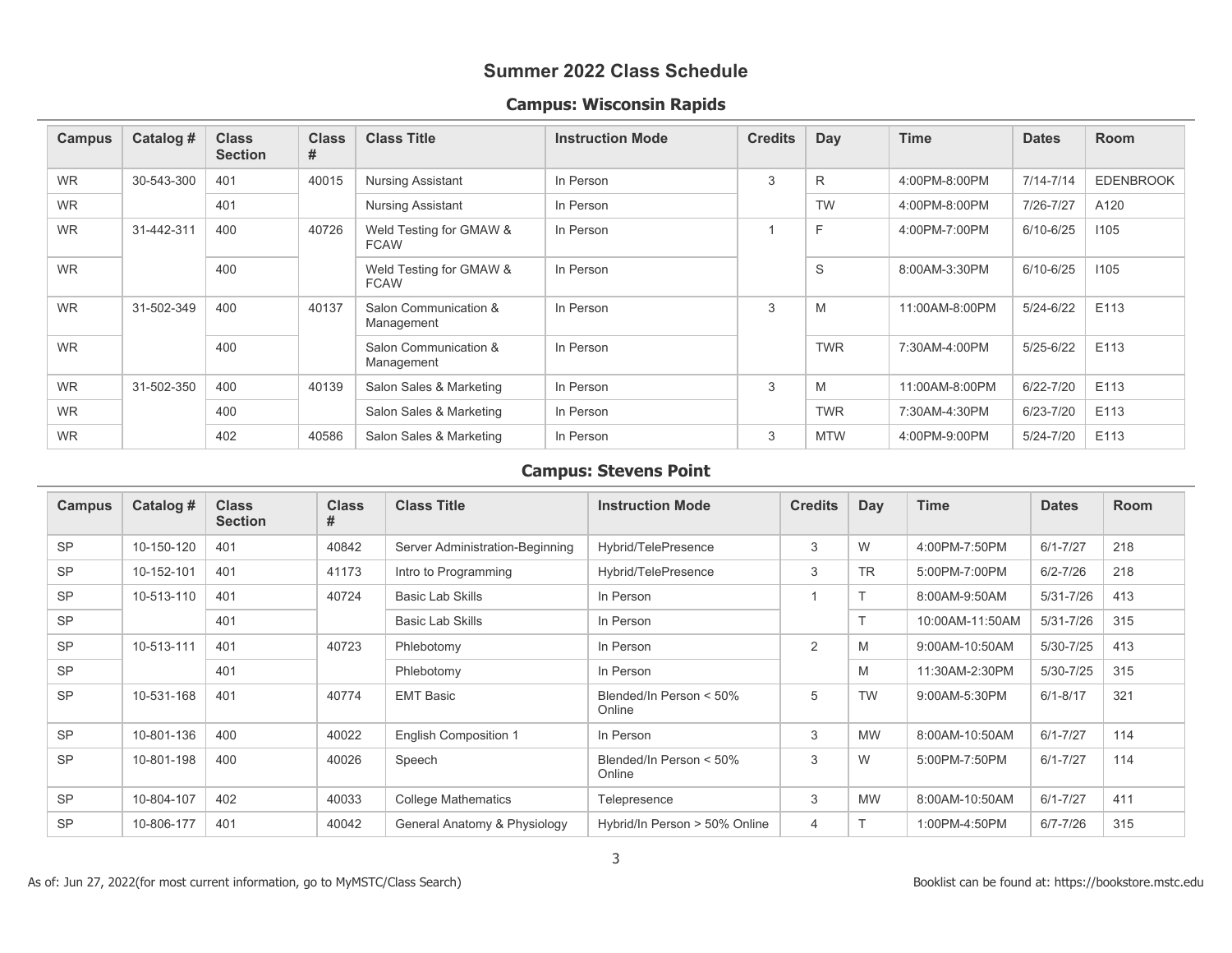#### **Campus: Stevens Point**

| <b>Campus</b> | Catalog #  | <b>Class</b><br><b>Section</b> | <b>Class</b><br># | <b>Class Title</b>               | <b>Instruction Mode</b>       | <b>Credits</b> | Day             | <b>Time</b>    | <b>Dates</b>  | <b>Room</b>     |
|---------------|------------|--------------------------------|-------------------|----------------------------------|-------------------------------|----------------|-----------------|----------------|---------------|-----------------|
| <b>SP</b>     | 10-806-179 | 400                            | 40044             | Advanced Anatomy &<br>Physiology | Hybrid/In Person > 50% Online | $\overline{4}$ | W               | 1:00PM-4:50PM  | $6/1 - 7/27$  | 315             |
| <b>SP</b>     | 10-809-196 | 402                            | 40053             | Intro to Sociology               | Hybrid/TelePresence           | 3              | M               | 5:00PM-7:50PM  | $6/6 - 6/27$  | 417             |
| <b>SP</b>     | 10-809-198 | 402                            | 40058             | Intro to Psychology              | Telepresence                  | 3              | <b>TR</b>       | 12:00PM-2:50PM | $6/2 - 7/26$  | 417             |
| <b>SP</b>     | 10-831-103 | 402                            | 40029             | Intro to College Writing         | Telepresence                  | 3              | <b>TR</b>       | 9:00AM-11:50AM | $6/2 - 7/26$  | 417             |
| <b>SP</b>     | 10-834-109 | 403                            | 40594             | Pre-Algebra                      | In Person                     | 3              | <b>MTWR</b>     | 8:00AM-11:50AM | $7/11 - 7/27$ | 110             |
| <b>SP</b>     | 30-543-300 | 405                            | 40019             | <b>Nursing Assistant</b>         | In Person                     | 3              | <b>TR</b>       | 8:00AM-4:00PM  | $6/7 - 6/21$  | 316             |
| <b>SP</b>     |            | 405                            |                   | <b>Nursing Assistant</b>         | In Person                     |                | <b>TR</b>       | 6:30AM-2:30PM  | $6/23 - 7/14$ | <b>WHISPINE</b> |
| <b>SP</b>     |            | 405                            |                   | <b>Nursing Assistant</b>         | In Person                     |                | $\mathbf{\tau}$ | 8:00AM-4:00PM  | 7/19-7/19     | 316             |
| <b>SP</b>     |            | 406                            | 40020             | <b>Nursing Assistant</b>         | In Person                     | 3              | <b>MTWR</b>     | 4:30PM-8:30PM  | $6/1 - 6/16$  | 316             |
| <b>SP</b>     |            | 406                            |                   | <b>Nursing Assistant</b>         | In Person                     |                | <b>MTWR</b>     | 4:30PM-8:30PM  | $6/20 - 7/12$ | <b>WHISPINE</b> |
| <b>SP</b>     |            | 406                            |                   | <b>Nursing Assistant</b>         | In Person                     |                | <b>WR</b>       | 4:30PM-8:30PM  | $7/13 - 7/14$ | 316             |

#### **Campus: Marshfield**

<span id="page-3-0"></span>

| <b>Campus</b> | Catalog #  | <b>Class</b><br><b>Section</b> | <b>Class</b><br># | <b>Class Title</b>              | <b>Instruction Mode</b>       | <b>Credits</b> | Day         | <b>Time</b>    | <b>Dates</b> | <b>Room</b> |
|---------------|------------|--------------------------------|-------------------|---------------------------------|-------------------------------|----------------|-------------|----------------|--------------|-------------|
| <b>MF</b>     | 10-515-175 | 400                            | 40097             | <b>Respiratory Clinical 1</b>   | In Person                     | 2              | <b>TWRF</b> | 6:00AM-2:50PM  | $6/1 - 7/27$ | <b>CLNC</b> |
| <b>MF</b>     | 10-515-183 | 400                            | 40720             | <b>Respiratory Clinical 5</b>   | In Person                     | 3              | <b>TWRF</b> | 6:00AM-2:50PM  | $6/1 - 7/27$ | <b>CLNC</b> |
| <b>MF</b>     | 10-804-107 | 401                            | 40032             | <b>College Mathematics</b>      | Telepresence                  | 3              | <b>MW</b>   | 8:00AM-10:50AM | $6/1 - 7/27$ | 109         |
| MF            | 10-806-177 | 400                            | 40041             | General Anatomy &<br>Physiology | Hybrid/In Person > 50% Online | $\overline{4}$ | Τ           | 2:00PM-5:50PM  | $6/7 - 7/26$ | 108         |
| <b>MF</b>     | 10-809-196 | 401                            | 40052             | Intro to Sociology              | Hybrid/TelePresence           | 3              | M           | 5:00PM-7:50PM  | $6/6 - 6/27$ | 105         |
| <b>MF</b>     | 10-809-198 | 401                            | 40057             | Intro to Psychology             | Telepresence                  | 3              | <b>TR</b>   | 12:00PM-2:50PM | $6/2 - 7/26$ | 105         |
| <b>MF</b>     | 10-831-103 | 401                            | 40028             | Intro to College Writing        | Telepresence                  | 3              | <b>TR</b>   | 9:00AM-11:50AM | $6/2 - 7/26$ | TBA-MF      |
| <b>MF</b>     | 10-890-102 | 401                            | 40067             | <b>GPS for Student Success</b>  | In Person                     |                | <b>MR</b>   | 9:00AM-1:00PM  | $6/2 - 6/13$ | 124         |
| <b>MF</b>     | 30-442-104 | 400                            | 40844             | Basic TIG (Stainless)           | In Person                     | 2              | <b>MTWR</b> | 7:00AM-2:30PM  | 6/13-6/27    | 132         |
| <b>MF</b>     | 30-442-105 | 400                            | 40845             | Intermediate TIG (Stainless)    | In Person                     | $\overline{2}$ | <b>MTWR</b> | 7:00AM-2:30PM  | 6/28-7/19    | 132         |
| MF            | 30-442-106 | 400                            | 40846             | Advanced TIG (Stainless)        | In Person                     | 2              | <b>MTWR</b> | 7:00AM-2:30PM  | $7/20 - 8/3$ | 132         |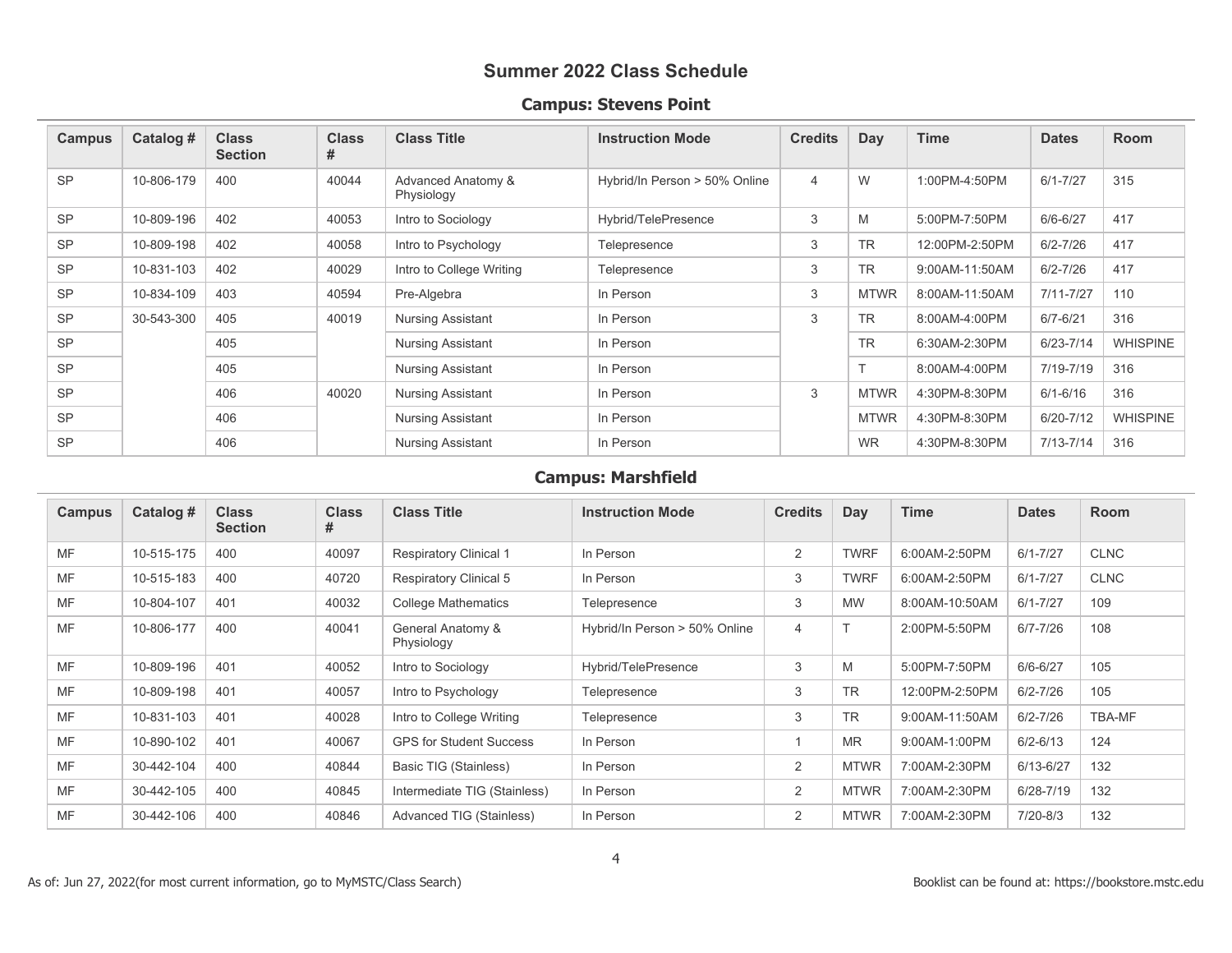#### **Campus: Marshfield**

| Campus    | Catalog #  | <b>Class</b><br><b>Section</b> | <b>Class</b><br># | <b>Class Title</b>       | <b>Instruction Mode</b> | <b>Credits</b> | Day        | <b>Time</b>   | <b>Dates</b> | <b>Room</b>       |
|-----------|------------|--------------------------------|-------------------|--------------------------|-------------------------|----------------|------------|---------------|--------------|-------------------|
| MF        | 30-543-300 | 402                            | 40016             | Nursing Assistant        | In Person               | 3              | <b>MW</b>  | 8:00AM-4:00PM | 6/6-6/20     | 155               |
| MF        |            | 402                            |                   | <b>Nursing Assistant</b> | In Person               |                | <b>MW</b>  | 6:30AM-2:30PM | 6/22-7/13    | <b>MFDHLTSERV</b> |
| MF        |            | 402                            |                   | Nursing Assistant        | In Person               |                | M          | 8:00AM-4:00PM | 7/18-7/18    | 155               |
| MF        |            | 403                            | 40017             | Nursing Assistant        | In Person               | 3              | <b>MTW</b> | 5:00PM-9:00PM | $6/1 - 6/22$ | 155               |
| <b>MF</b> |            | 403                            |                   | Nursing Assistant        | In Person               |                | <b>MTW</b> | 5:00PM-9:00PM | 6/27-7/25    | <b>MFDHLTSERV</b> |
| MF        |            | 403                            |                   | Nursing Assistant        | In Person               |                | <b>TW</b>  | 5:00PM-9:00PM | 7/26-7/27    | 155               |

#### **Campus: Adams**

<span id="page-4-0"></span>

| <b>Campus</b> | Catalog #  | <b>Class Section</b> | Class # | <b>Class Title</b>             | <b>Instruction Mode</b> | <b>Credits</b> | Day         | <b>Time</b>    | <b>Dates</b>  | Room              |
|---------------|------------|----------------------|---------|--------------------------------|-------------------------|----------------|-------------|----------------|---------------|-------------------|
| AF            | 10-804-107 | 400                  | 40031   | <b>College Mathematics</b>     | Telepresence            | 3              | <b>MW</b>   | 8:00AM-10:50AM | $6/1 - 7/27$  | TBA-AF            |
| AF            | 10-809-196 | 400                  | 40051   | Intro to Sociology             | Hybrid/TelePresence     | $\sim$         | M           | 5:00PM-7:50PM  | $6/6 - 6/27$  | TBA-AF            |
| AF            | 10-809-198 | 400                  | 40056   | Intro to Psychology            | Telepresence            | 3              | <b>TR</b>   | 12:00PM-2:50PM | $6/2 - 7/26$  | TBA-AF            |
| AF            | 10-831-103 | 400                  | 40027   | Intro to College Writing       | Telepresence            | 3              | <b>TR</b>   | 9:00AM-11:50AM | $6/2 - 7/26$  | 112               |
| AF            | 10-890-102 | 400                  | 40066   | <b>GPS for Student Success</b> | In Person               |                | <b>MTWR</b> | 9:00AM-10:50AM | $6/1 - 6/14$  | 114               |
| AF            | 30-543-300 | 407                  | 41139   | <b>Nursing Assistant</b>       | In Person               | $\mathcal{R}$  | <b>MW</b>   | 8:00AM-4:00PM  | $6/6 - 6/20$  | 117               |
| AF            |            | 407                  |         | <b>Nursing Assistant</b>       | In Person               |                | <b>MW</b>   | 6:30AM-12:30PM | $6/22 - 7/20$ | <b>VILLAPINES</b> |
| AF            |            | 407                  |         | <b>Nursing Assistant</b>       | In Person               |                | M           | 8:00AM-4:00PM  | 7/25-7/25     | 117               |

<span id="page-4-1"></span>

| Campus    | Catalog #  | <b>Class</b><br><b>Section</b> | <b>Class</b><br># | <b>Class Title</b>             | <b>Instruction Mode</b>             | <b>Credits</b> | Day | <b>Time</b>   | <b>Dates</b> | <b>Room</b>     |
|-----------|------------|--------------------------------|-------------------|--------------------------------|-------------------------------------|----------------|-----|---------------|--------------|-----------------|
| <b>VC</b> | 10-101-129 | 401                            | 40537             | <b>QuickBooks Applications</b> | Online                              | 3              |     |               | $6/1 - 7/27$ |                 |
| <b>VC</b> | 10-101-140 | 401                            | 40535             | Accounting 1                   | Online                              | 3              |     |               | $6/1 - 7/27$ |                 |
| VC        | 10-101-142 | 401                            | 40536             | Accounting 2                   | Online                              | 3              |     |               | $6/1 - 7/27$ |                 |
| <b>VC</b> | 10-102-101 | 400                            | 40070             | Intro to Business              | Online                              | 3              |     |               | $6/1 - 7/27$ |                 |
| VC        | 10-102-104 | 405                            | 40605             | <b>Business Law</b>            | Online                              | 3              |     |               | $6/1 - 7/27$ |                 |
| VC        | 10-102-110 | 405                            | 40606             | <b>Employment Law</b>          | <b>Hybrid/Computer Conferencing</b> | 3              | R   | 6:00PM-9:00PM | $6/2 - 7/21$ | <b>COMPUTER</b> |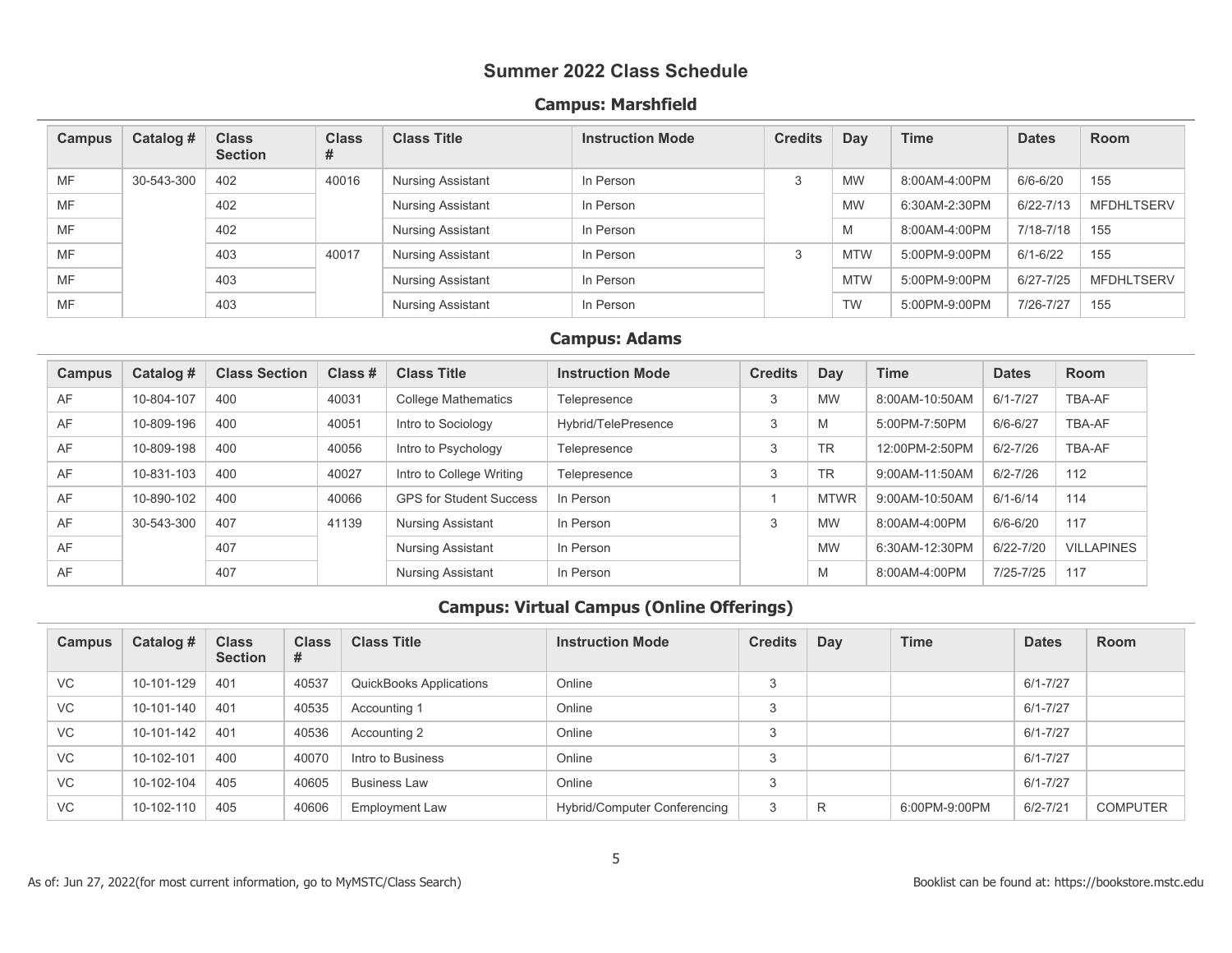| <b>Campus</b> | Catalog #  | <b>Class</b><br><b>Section</b> | <b>Class</b><br># | <b>Class Title</b>                 | <b>Instruction Mode</b>           | <b>Credits</b> | Day            | <b>Time</b>     | <b>Dates</b>  | <b>Room</b>      |
|---------------|------------|--------------------------------|-------------------|------------------------------------|-----------------------------------|----------------|----------------|-----------------|---------------|------------------|
| <b>VC</b>     | 10-102-121 | 400                            | 40083             | Finance and Budgeting              | Online                            | 3              |                |                 | $6/1 - 7/27$  |                  |
| VC            | 10-102-131 | 400                            | 40085             | <b>Entrepreneurial Management</b>  | Online                            | 3              |                |                 | $6/1 - 7/27$  |                  |
| VC            | 10-102-138 | 400                            | 40086             | Organizational Behavior            | Online                            | 3              |                |                 | $6/1 - 7/27$  |                  |
| VC            | 10-103-106 | 400                            | 40087             | Microsoft Office-Introduction      | Online                            | $\sqrt{3}$     |                |                 | $6/1 - 6/28$  |                  |
| VC            |            | 401                            | 40584             | Microsoft Office-Introduction      | Online                            | 3              |                |                 | $5/23 - 6/9$  |                  |
| VC            | 10-103-113 | 400                            | 40088             | Word-Beginning                     | Online                            | $\mathbf{1}$   |                |                 | $6/1 - 6/28$  |                  |
| VC            | 10-103-114 | 400                            | 40089             | Word-Intermediate                  | Online                            | $\mathbf{1}$   |                |                 | 6/29-7/27     |                  |
| VC            | 10-103-123 | 400                            | 40090             | Excel-Beginning                    | Online                            | $\overline{1}$ |                |                 | $6/1 - 6/28$  |                  |
| VC            | 10-103-124 | 400                            | 40091             | Excel-Intermediate                 | Online                            | $\mathbf{1}$   |                |                 | 6/29-7/27     |                  |
| VC            | 10-103-133 | 400                            | 40092             | Access-Beginning                   | Online                            | $\mathbf{1}$   |                |                 | $6/1 - 6/28$  |                  |
| VC            | 10-103-134 | 400                            | 40093             | Access-Intermediate                | Online                            | $\mathbf{1}$   |                |                 | 6/29-7/27     |                  |
| VC            | 10-103-160 | 400                            | 40094             | PowerPoint-Beginning               | Online                            | $\overline{1}$ |                |                 | $6/1 - 6/28$  |                  |
| VC            | 10-104-102 | 400                            | 40119             | <b>Marketing Principles</b>        | Online                            | 3              |                |                 | $6/1 - 7/27$  |                  |
| VC            | 10-104-107 | 400                            | 40124             | Social Media Marketing             | Online                            | 3              |                |                 | $6/1 - 7/27$  |                  |
| VC            | 10-104-180 | 400                            | 40736             | Internet and Mobile Marketing      | Online                            | $\sqrt{3}$     |                |                 | $6/1 - 7/27$  |                  |
| VC            | 10-106-106 | 402                            | 40585             | <b>Quality Customer Service</b>    | Online                            | 3              |                |                 | $6/10 - 6/29$ |                  |
| VC            | 10-150-120 | 402                            | 40843             | Server Administration-Beginning    | Hybrid/Computer Conferencing      | 3              | W              | 4:00PM-7:50PM   | $6/1 - 7/27$  | <b>COMPUTER</b>  |
| VC            | 10-151-141 | 400                            | 40713             | IT-Security Internship             | InPerson/Computer<br>Conferencing | 3              | <b>UMTWRFS</b> | 12:00AM-12:01AM | $6/1 - 7/27$  | <b>OFFCAMPUS</b> |
| VC            |            | 400                            |                   | IT-Security Internship             | InPerson/Computer<br>Conferencing |                | W              | 3:00PM-4:50PM   | $6/1 - 7/27$  | <b>COMPUTER</b>  |
| <b>VC</b>     | 10-152-123 | 400                            | 40129             | Object-Oriented Programming 3      | Online                            | 3              |                |                 | $6/1 - 7/27$  |                  |
| VC            | 10-196-188 | 400                            | 40130             | <b>Project Management</b>          | Online                            | 3              |                |                 | $6/1 - 7/27$  |                  |
| VC            | 10-196-189 | 400                            | 40131             | Team Building & Problem<br>Solving | Online                            | $\sqrt{3}$     |                |                 | $6/1 - 7/27$  |                  |
| VC            | 10-196-191 | 400                            | 40133             | Supervision                        | Online                            | $\sqrt{3}$     |                |                 | $6/1 - 7/27$  |                  |
| VC            | 10-196-193 | 400                            | 40134             | Human Resource Management          | Online                            | 3              |                |                 | $6/1 - 7/27$  |                  |
| VC            | 10-316-112 | 400                            | 40135             | <b>Sanitation for Foodservice</b>  | Online                            | $\overline{1}$ |                |                 | $6/1 - 7/27$  |                  |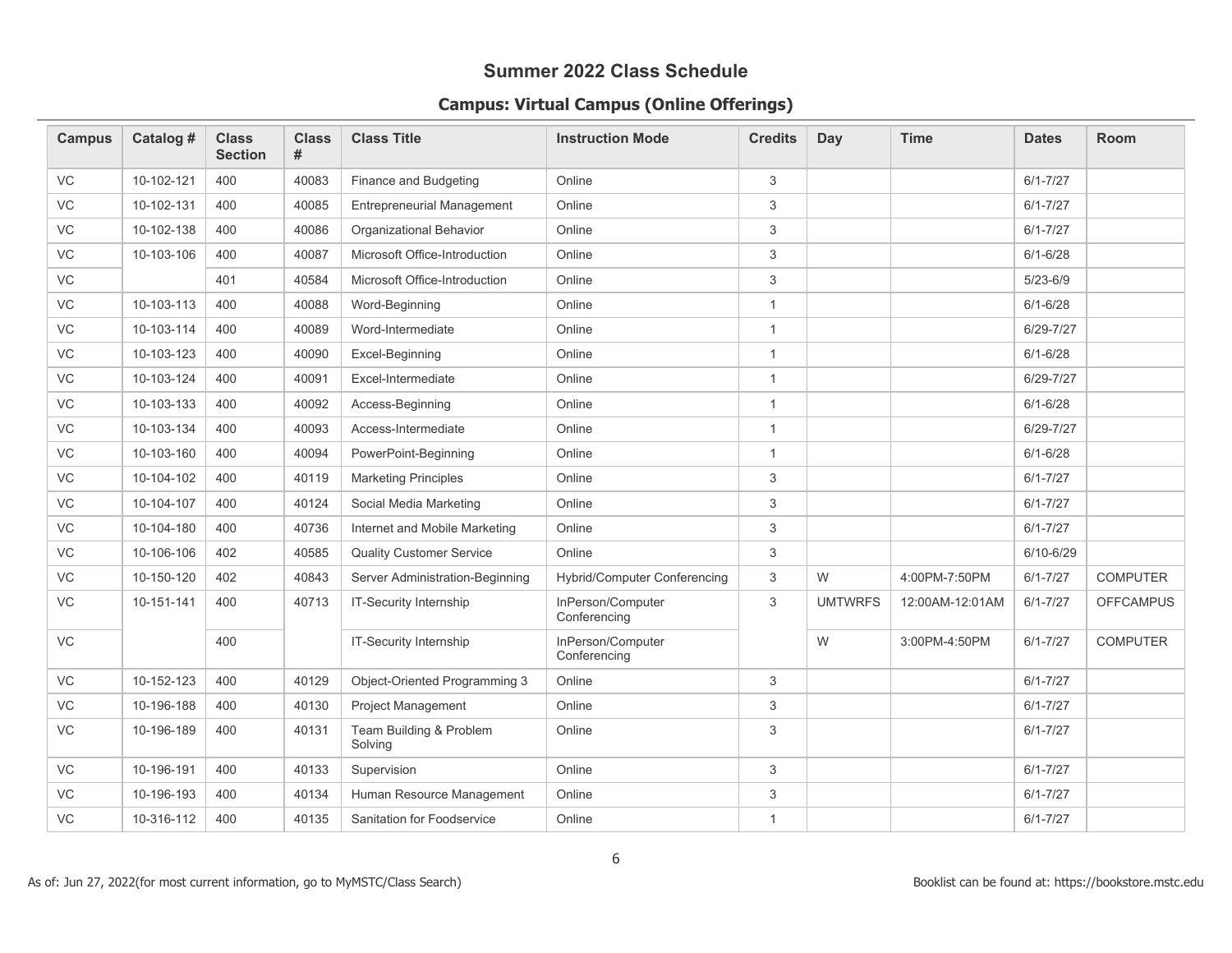| <b>Campus</b> | Catalog #  | <b>Class</b><br><b>Section</b> | <b>Class</b><br># | <b>Class Title</b>                                      | <b>Instruction Mode</b>      | <b>Credits</b> | <b>Day</b> | <b>Time</b>    | <b>Dates</b>  | <b>Room</b>     |
|---------------|------------|--------------------------------|-------------------|---------------------------------------------------------|------------------------------|----------------|------------|----------------|---------------|-----------------|
|               |            |                                |                   | Operations                                              |                              |                |            |                |               |                 |
| VC            | 10-501-101 | 400                            | 40095             | <b>Medical Terminology</b>                              | Online                       | 3              |            |                | $6/1 - 7/27$  |                 |
| <b>VC</b>     | 10-501-104 | 400                            | 40096             | Culture of Healthcare                                   | Online                       | 2              |            |                | $6/1 - 7/27$  |                 |
| VC            | 10-501-107 | 403                            | 40589             | Digital Literacy for Healthcare                         | Online                       | $\overline{2}$ |            |                | $6/1 - 7/27$  |                 |
| VC            | 10-501-108 | 402                            | 40588             | Pharmacology for Allied Health                          | Online                       | 2              |            |                | $6/1 - 7/27$  |                 |
| VC            | 10-530-182 | 400                            | 40598             | Human Disease for the Health<br>Professions             | Online                       | 3              |            |                | $6/1 - 7/27$  |                 |
| VC            | 10-543-105 | 400                            | 40007             | <b>Nursing Health Alterations</b>                       | Online                       | 3              |            |                | $6/1 - 7/27$  |                 |
| VC            | 10-543-106 | 400                            | 40008             | Nursing Health Promotion                                | Online                       | 3              |            |                | $6/1 - 7/27$  |                 |
| VC            | 10-543-110 | 400                            | 40010             | Nursing: Mental Health and<br><b>Community Concepts</b> | Online                       | 2              |            |                | $6/1 - 7/27$  |                 |
| VC            | 10-543-114 | 400                            | 40012             | Nursing: Management and<br>Professional Concepts        | Online                       | 2              |            |                | $6/1 - 7/27$  |                 |
| VC            | 10-543-123 | 400                            | 40013             | <b>Medical Nursing Refresher</b><br>Theory              | Online                       | $\overline{2}$ |            |                | $6/1 - 7/27$  |                 |
| VC            | 10-623-106 | 400                            | 41080             | Intro to AutoCAD                                        | Online                       | $\mathbf{1}$   |            |                | $6/1 - 6/30$  |                 |
| VC            | 10-801-136 | 401                            | 40023             | <b>English Composition 1</b>                            | Online                       | 3              |            |                | $6/1 - 7/27$  |                 |
| VC            |            | 406                            | 40531             | <b>English Composition 1</b>                            | Online                       | 3              |            |                | $6/6 - 6/30$  |                 |
| VC            |            | 408                            | 40617             | <b>English Composition 1</b>                            | <b>Computer Conferencing</b> | 3              | <b>MW</b>  | 8:00AM-10:50AM | $6/1 - 7/27$  | <b>COMPUTER</b> |
| <b>VC</b>     | 10-801-196 | 400                            | 40024             | Oral/Interpersonal<br>Communication                     | Online                       | 3              |            |                | $6/1 - 7/27$  |                 |
| VC            |            | 401                            | 41323             | Oral/Interpersonal<br>Communication                     | Online                       | $\sqrt{3}$     |            |                | $6/1 - 7/27$  |                 |
| VC            | 10-804-107 | 404                            | 40530             | <b>College Mathematics</b>                              | Online                       | 3              |            |                | $5/23 - 6/30$ |                 |
| VC            |            | 405                            | 41348             | <b>College Mathematics</b>                              | Online                       | 3              |            |                | $5/23 - 6/30$ |                 |
| VC            | 10-804-189 | 400                            | 40528             | <b>Introductory Statistics</b>                          | Online                       | 3              |            |                | $5/23 - 6/30$ |                 |
| VC            | 10-804-196 | 401                            | 40529             | Trigonometry with Applications                          | Online                       | $\sqrt{3}$     |            |                | $5/23 - 6/30$ |                 |
| VC            | 10-806-114 | 400                            | 40039             | <b>General Biology</b>                                  | Online                       | $\overline{4}$ |            |                | $6/1 - 7/27$  |                 |
| <b>VC</b>     | 10-806-134 | 400                            | 40040             | <b>General Chemistry</b>                                | Online                       | $\overline{4}$ |            |                | $6/1 - 7/27$  |                 |